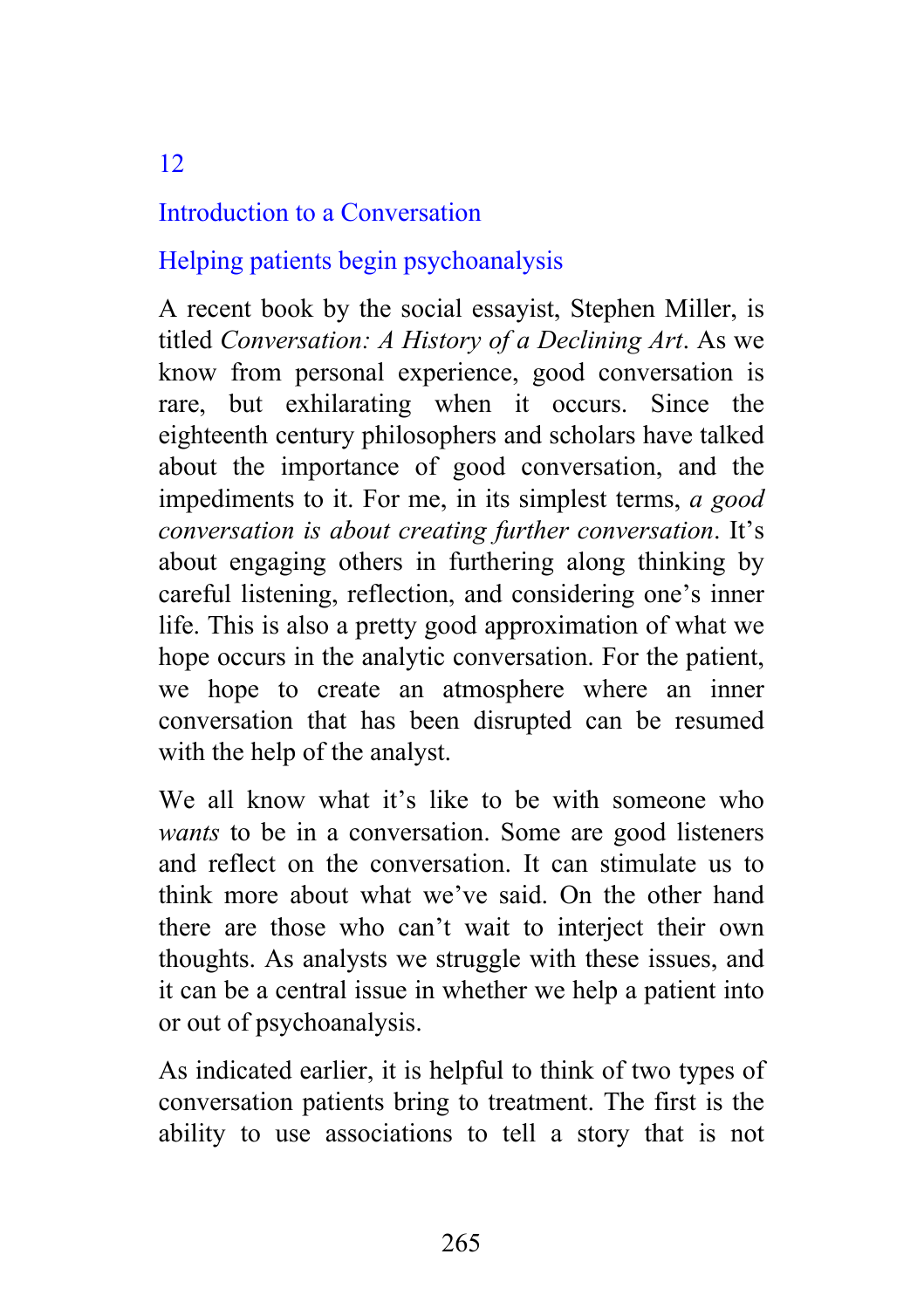conscious, but preconscious. A second conversation we hear in treatment occurs in language action, where the words are meant to *do something*. Then there are times when it seems a conversation has come to a halt, or the patient looks to the analyst to lead the conversation. In all these conversations the analyst is trying to understand what leads the patient to this particular type of conversation taking place. In this I'm focusing not only on the content, but also on the form of the conversation. As if things aren't complicated enough, we also need to pay attention to the underlying affect in a conversation. The greeting, "Hello," can be said jovially, in a friendly way, seductively, hissed, spit out, whispered or yelled. Thus we need to listen to the music as well as the words in our patients' conversation.

However, we soon come upon an important question: Why do we want to help further the patient's conversation? – especially with regard to its sub-text. I would

answer that a basic tenet of psychoanalytic thinking is that what leads people to our offices revolves around their inability to feel or think something, or else being stuck in repetitive thoughts and feelings. *That is, our patients suffer from interrupted or unproductive conversations with themselves*. This was Freud's monumental discovery.

The increasing capacity of patients to know of and *own* their inner conversations is central to their developing a *psychoanalytic mind*. It is the basis of an exhilarating freedom of the mind. In contrast, it is the inhibited, restricted, interior conversations, which leaves them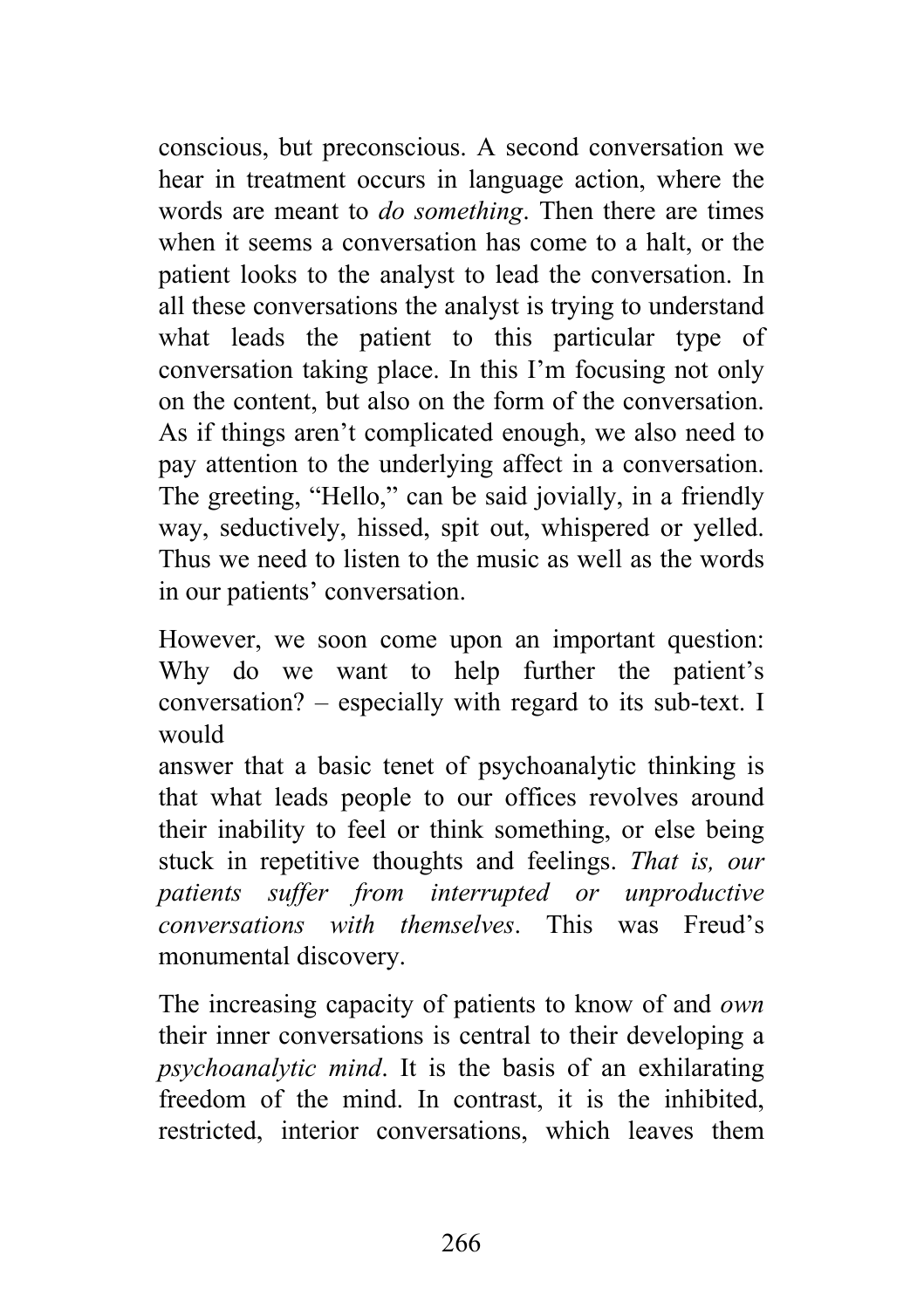feeling depleted, confused, and unappreciated. We have to help them understand the fears that led to them falling internally silent, so they can pick up again the thread of these conversations. In short, I find the metaphor of interior conversations useful, as it captures a way of thinking about the therapeutic process, especially the analyst's role in aiding or interfering with the patient's conversations.

A supervisee recently told me of the following clinical moment.

- *P*: I was angry when I left here yesterday ... it's hard to remember what happened.
- *A:* Something makes it difficult to remember *that* you were angry at me. Do you have a sense of discomfort and want to move away from your angry feelings?
- *P*: No ... I'll get back to it ... other things are on my mind.

Here we have the patient barely getting started in her conversation, a conversation about why it might be hard to have a conversation, when the analyst steers the conversation to what she's interested in (the transference). It is also striking that in steering the conversation the analyst changes the nature of the patient's conversation. That is, the patient says, "*I was angry*. It's hard to remember what happened." The analyst says, "Something makes it difficult to remember that *you were angry*."

As analysts we have always struggled with sifting the patient's conversation from our own. I believe it is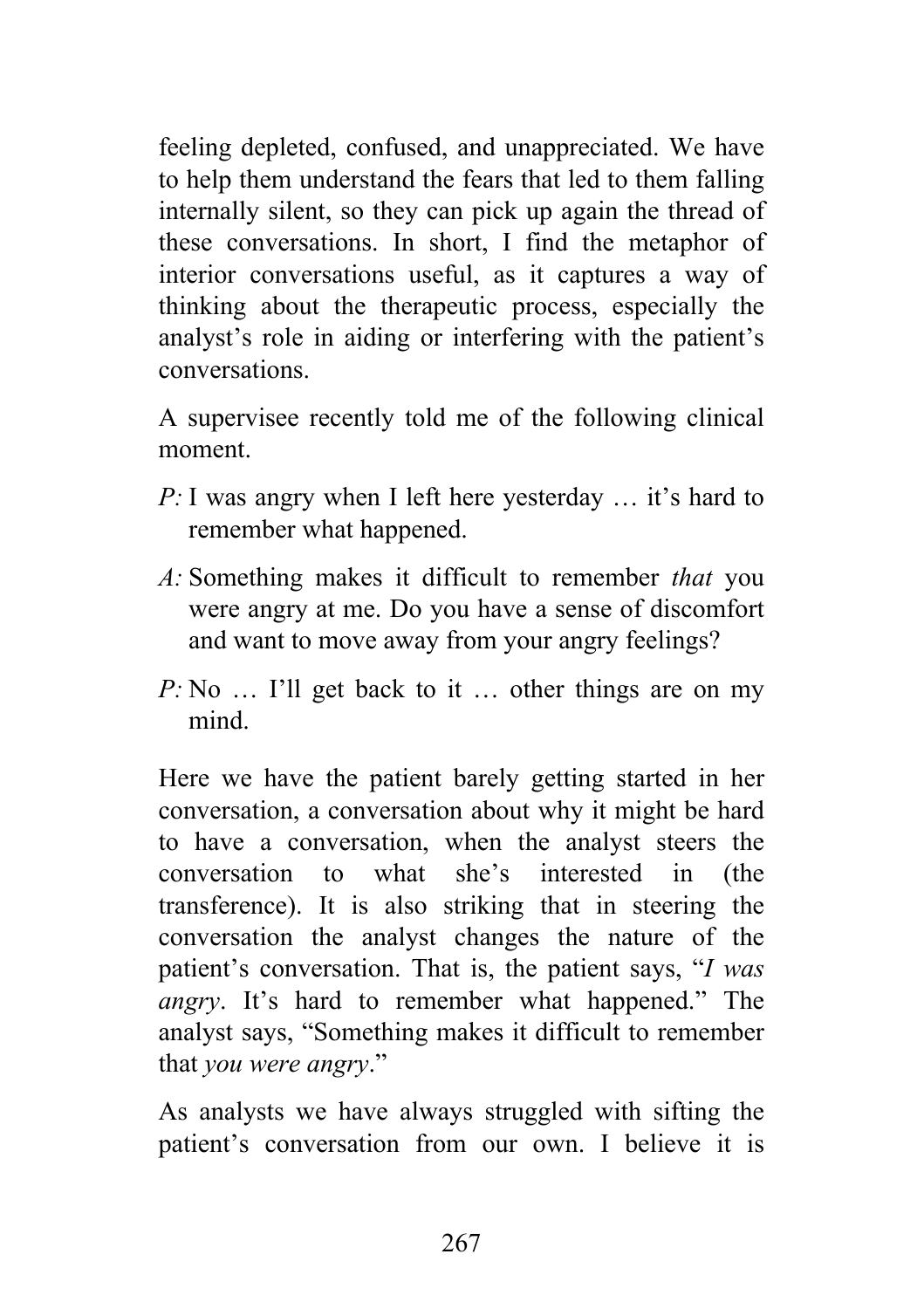important to highlight this struggle, because the analyst's intrusion into the patient's conversation, as well-intentioned as it may be, is a problem across the theoretical spectrum.

In fact, if we allow it, patients will converse with us in words and actions, their negations, denials, and intellectualizations, in their telling of dreams, or not, in their expression of intense feelings, or not, and the multitudinous forms of communication available. In these conversations we will find the why of our patients coming to us, and the road to their leaving. In between they will tell us why they shouldn't have conversations with us, and vehemently deny there is any conversation going on in their mind. At other points patients will be happy to have a conversation with us, but will be uncomfortable with owning their side of the conversation.

The first interview

There are multiple goals in any first interview. We all have to make some type of evaluation of the person's readiness for psychoanalysis, and whether psychoanalysis will be useful to the prospective patient. In the vast majority of people I see in consultation, I haven't felt the need to make a diagnosis, and thus feel freer to convey to my patients that *I can best help them through understanding their own mind*. I don't say anything about this, but hope they experience this in the way I work. For those patients who are capable of becoming intrigued by this way of working, it can be an eye opening and emotional experience. Below is a vignette where it worked out well.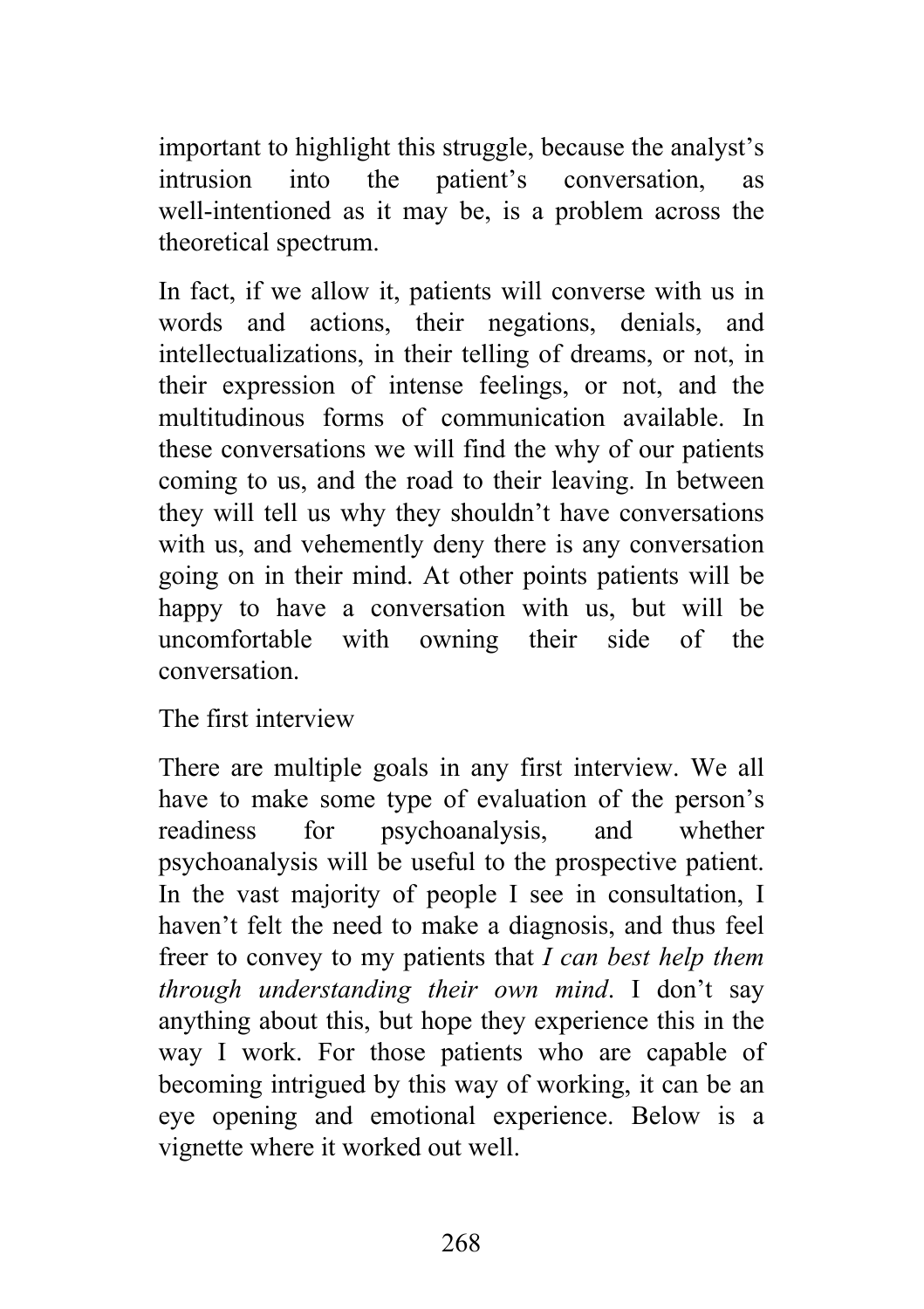A vignette from a first interview

Sarah came to her first interview because of feeling unhappy and unfulfilled. In a plaintive voice she launched into multiple complaints about her husband, who she felt was selfish and not giving.

*In my musings I wondered how she thought I could help her, but recognized in her voice the cry of someone who feels she has no power to change anything*.

Sarah continued in this same vein for quite a while. including now her adolescent children in the mix. She then said, "You probably want to know about my growing up," and launched into a story about her mother, and how controlling she was of everyone. Her mother cowed her father, who Sarah saw as a kind and gentle man. Her older brother lived across the street from her parents, and never married. Sarah felt that sometimes she thinks she got married to get away from her mother's influence.

*F.B.:* After connecting your unhappiness to your husband's selfishness, your thoughts turn to how no one in your family seemed able to stand up to your mother. I wonder if one reason you're seeking treatment is *to find your own voice so you can speak up for yourself*.

*In this I am integrating her associations to her early history with the plaintive tone in her voice indicating, to me, she felt she had no voice. While her husband may, indeed, have been selfish, I saw finding her own voice as a way of helping her understand more about the dynamic between the two of them*.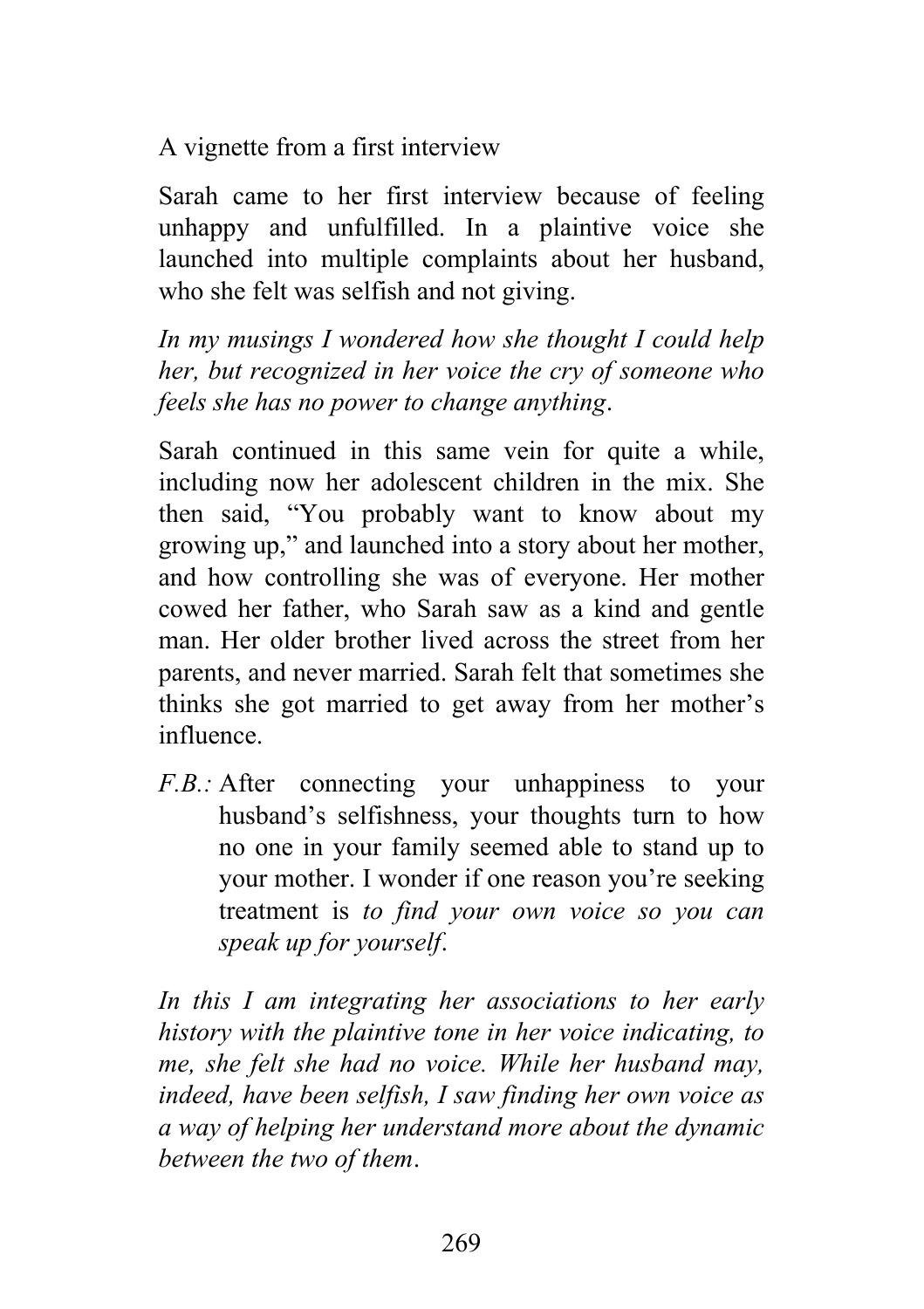*Sarah:*I know my father secretly agreed with my complaints about my mother, but he always took her side. I'll always remember the one time he stood up for me. I wanted to go to the movies with my friends, and my mother started saying nasty things to me, making suggestions I was up to no good. My father finally told her to "stop," and amazingly she did. I felt so good after that, but that was it. He probably got hell from her after I left [tears come to her eyes].

## *Sarah returned a few days later. After a brief period of therapy she entered analysis*.

In what I say to Sarah, I am trying to convey that treatment is about listening carefully to what comes to her mind, and in what way. By listening in this way, and communicating how I listen, I convey that her voice is worth listening to. Being able to listen to *her own voice* becomes a central part of the treatment. I saw her tears and association to the experience with her father as an indication of her capacity to work in this way. She appreciated the analyst–father standing up for her, but was appropriately cautious in hoping it might happen more than once.

Betty

In another example from an interview by an experienced psychoanalyst, the conversation deepens through the analyst's interventions, and it also results in this patient entering analysis. The analyst learned later that the patient immediately felt comfortable with her, sensing the analyst was attempting to understand her in a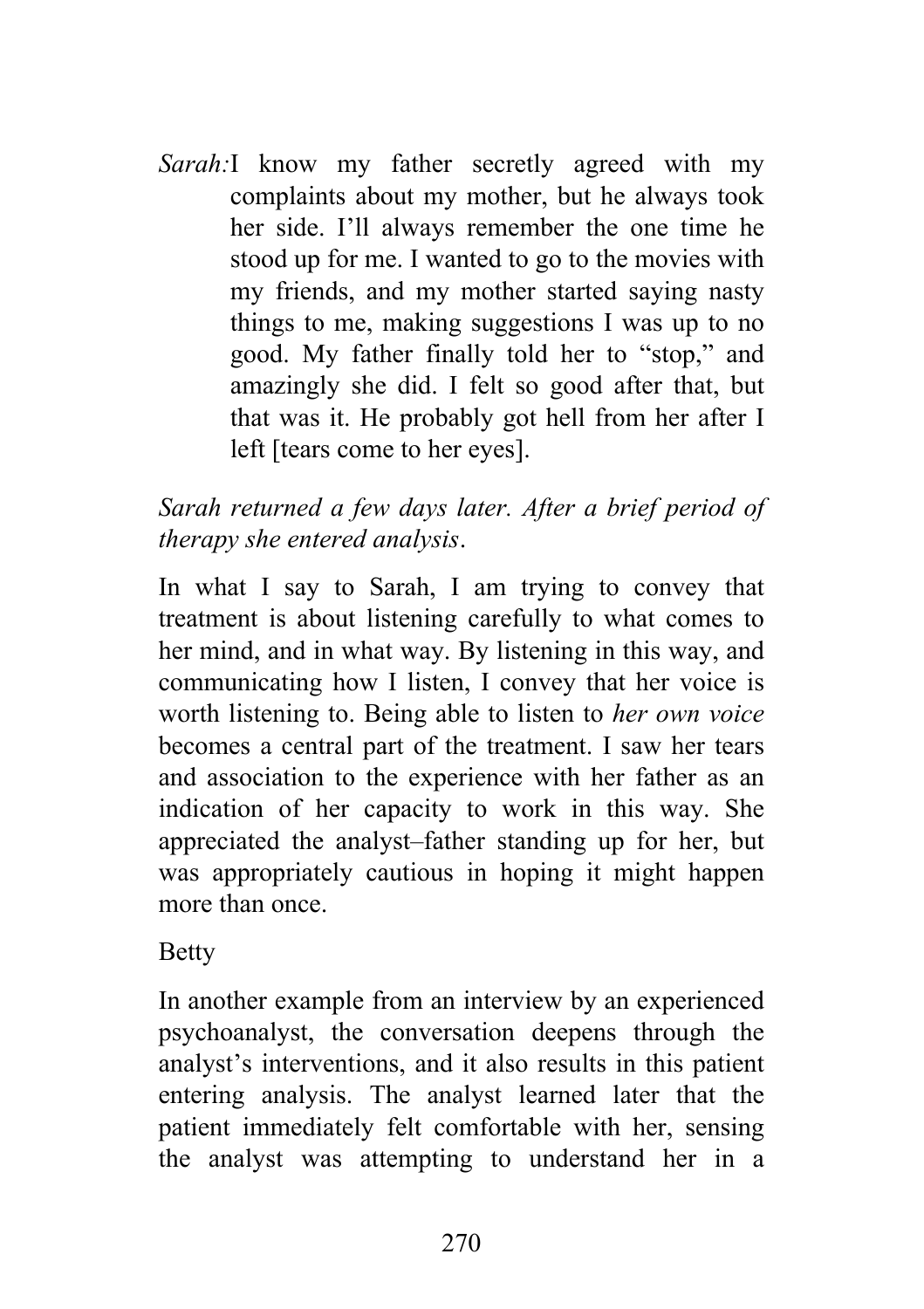complex way, and this allowed her to open up in ways that surprised her. I will look at the analyst's interventions only from the perspective *of how to invite a patient into an analytic conversation*.

The patient, Betty, is a woman who is about 45, and the psychoanalyst is also a woman. The patient begins the session by talking briefly about being nervous, and looks at the analyst in an inquiring way.

*This is a pattern that continues throughout the interview, and it becomes clear later on that it has particular dynamic significance*.

The analyst encourages Betty to continue, and Betty comes right to the point. She and her husband no longer have sex, and she is both afraid the relationship will end and she feels the urge to run away. Again Betty stops and looks inquiringly at the analyst who asks the patient if she can say more. The patient says it has always been like this. When she had a sexual relationship it would be good at first and then she would withdraw.

*So far we are hearing a number of conversations. There is the conversation of the patient telling the analyst what brings her for help (i.e., her confusion, the sexual problems in her relationship with her husband). The second, underlying conversation, is Betty demonstrating, in action, exactly what she's talking about,*

*i.e., she tells us that in sexual relationships things start out well and then she withdraws. This is what happens every time she starts to talk to the analyst. She begins strongly, and suddenly pulls back. In this sense the interrupted conversation becomes what this conversation*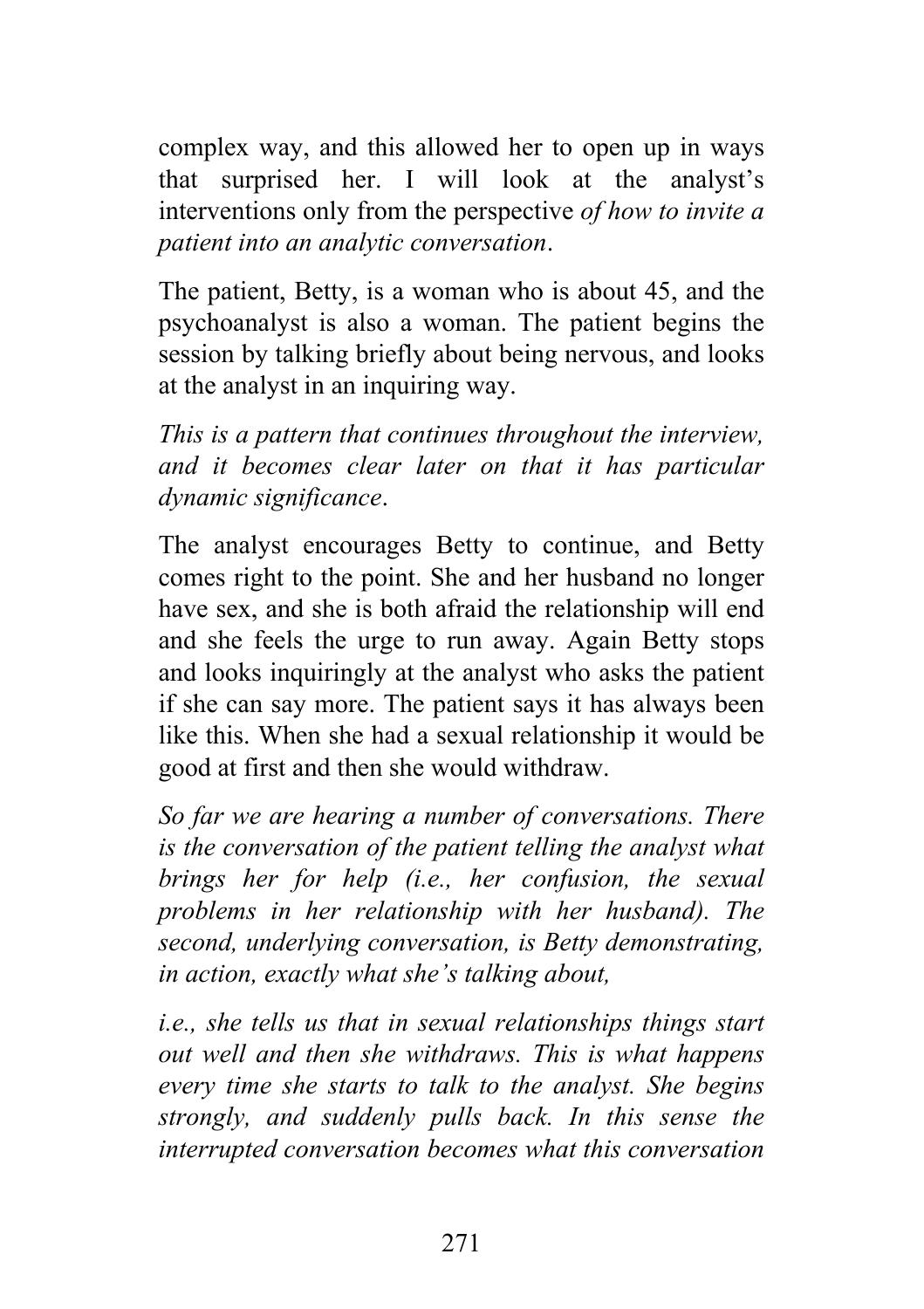*is about. The analyst senses this and tries to encourage the patient to continue the conversation. I think this is what most of us would do in this situation. It is much to early to help Betty see the repetition that's occurring, especially since she's relating it to sexual relationships at this point. To do so would likely make her more anxious. So we listen*.

The analyst then asks Betty if she has any idea how this came about.

*I see this as the analyst's attempt to see what Betty's private theory might be about what happened, which of course is a crucial issue. However, as noted earlier in the chapter on asking questions, it can also give the patient the impression that if she asks the right questions, and thinks real hard about something, she will find the answer to what is troubling her. This question, like many others, merely turns the mind to what is already known. In short, such questions often call for an answer already consciously available, rather than leaving an empty space for the patient to search for ways to communicate what is emerging into the preconscious via free association*.

Betty responds to the analyst's question by telling of a party where everyone was pretty drunk, and her husband flirted with, and started kissing another woman at the party. He then fell asleep with the woman curled in his arms. It didn't go beyond that, but Betty couldn't get over it. She saw that her husband wanted to talk about it, but she didn't want to and realized she was withdrawing from him more and more.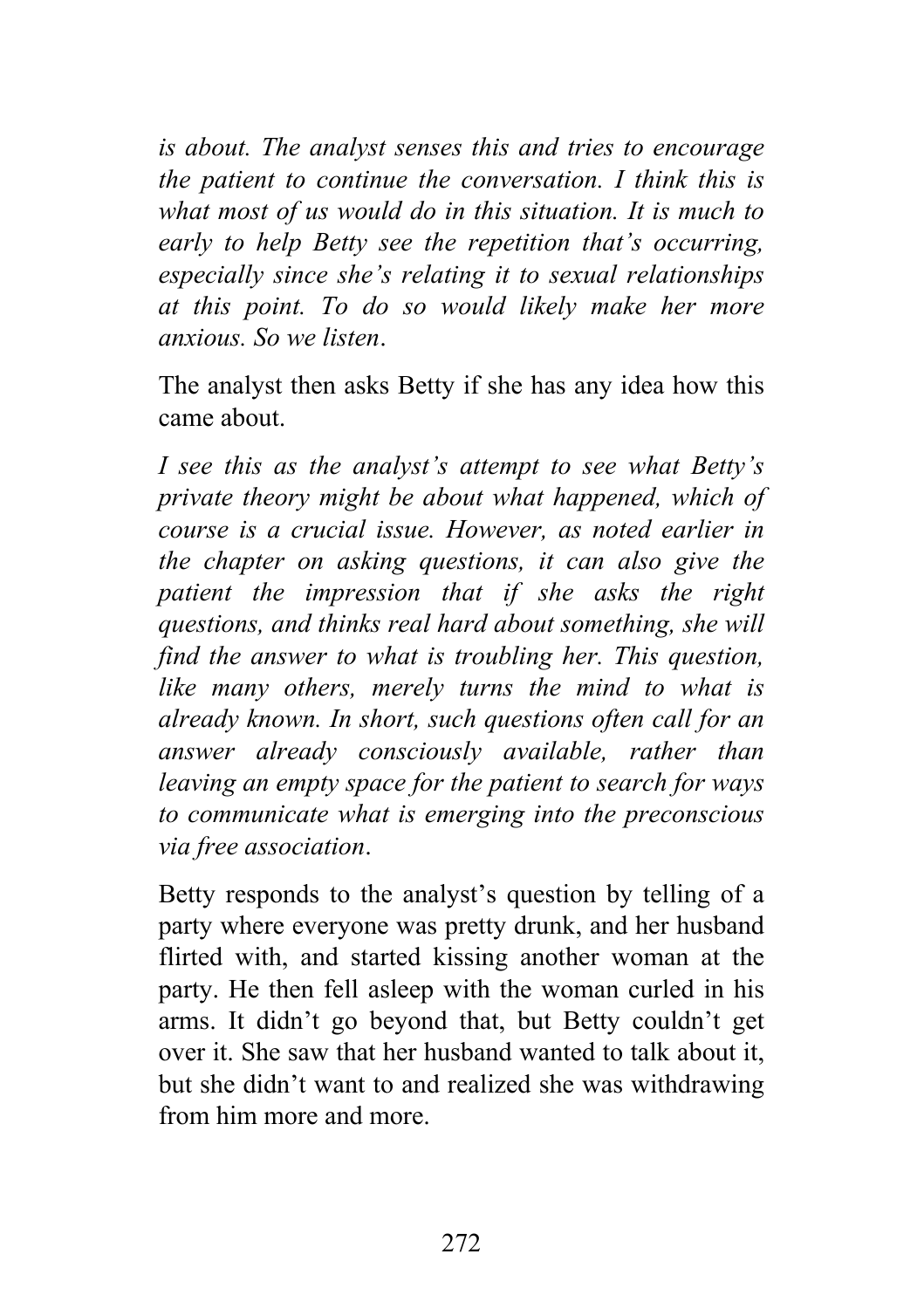At this point the analyst suggested there might have been something before this that led to this difficulty.

*Here the analyst tries to broaden the conversation to the history of Betty's relationship with her husband. Again, something we might all do. However, I think Betty may be attempting to convey something deeper, i.e., what happened at the event seemed to be traumatic for her, and she hasn't been able to recover. "Somehow I couldn't get over it," she says. With her "somehow" Betty is conveying the possibility that it is this "not being able to get over it," not just the experience itself, that is part of the problem. She's also saying it isn't the history with her husband that's so important here, but her own feelings. This can be defensive, masochistic, or wanting to help the analyst see she recognizes something in herself that's a problem*.

Betty associates to how sometimes she feels constricted by her marriage, and that she has wanted to go out with colleagues so she can feel closer to them. However, she notes again that she has problems in relationships. The more she likes people the more she withdraws from them. Betty *then withdraws into silence*.

*Here I might say something about what's being expressed in the withdrawals, as it is now about colleagues and liking someone, and not sex. I might say something like, "I wonder if you've noticed in talking with me you often start out talking in a strong voice, and then suddenly stop … like a withdrawal. I wonder if you can go back in your mind's eye and try and capture what your feeling or thinking was at the moment you withdrew." What I would be attempting to demonstrate*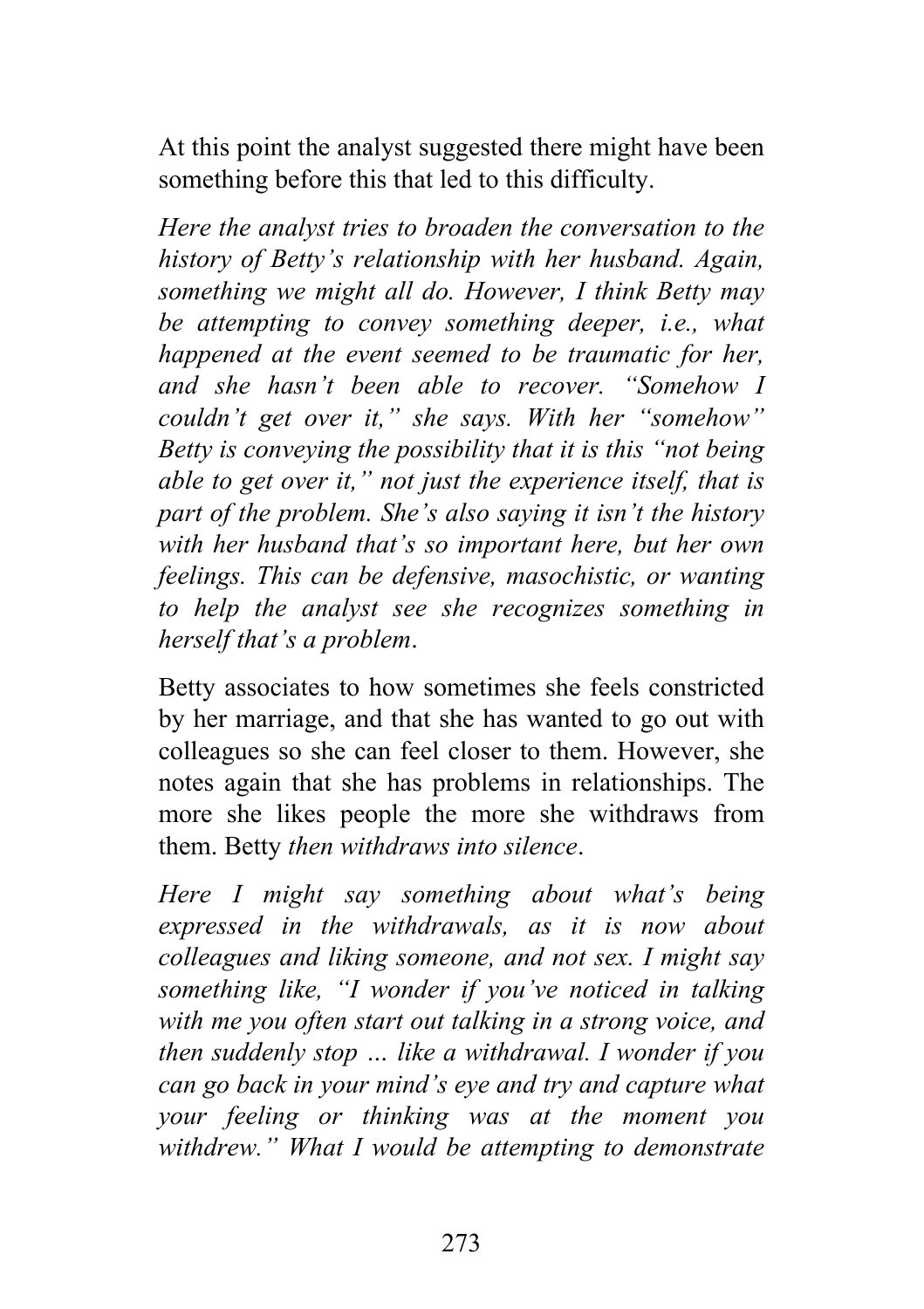*is that what happens in our conversation will mirror and help us understand the problems the patient is bringing. This can be a very powerful demonstration of the usefulness of the talking (and not talking) cure. Further, by bringing Betty back to the moment before the withdrawal we are conveying that if we look very closely at what happens in our conversation, we can tell a lot about the problems that brought her to the analyst. It is an emphasis on analysis as a*

*special kind of conversation where we can learn about the nature of the patient's problems. It's not about the analyst's special powers of insight or empathy, which can often skew an analysis from the very beginning. Rather it's an attempt to help the patient by indicating in our way of working – I can help you by listening to your conversation with me. By emphasizing it is about the patient's conversation we convey our interest in her. For Betty, who didn't feel there was anyone around who treated her as special (as we will see later on), this in itself could have a powerful effect*.

In thinking about withdrawing from colleagues, Betty was surprised to realize she feels she isn't interesting enough, and that she's felt this way since she was young. She then started talking about her childhood, saying at first, there was always a parent home. However, as she continued talking it turned out that her mother was a teacher who devoted long hours to her work, and the children in her classes. Most days Betty went to her mother's school after her classes were finished, but she portrayed her mother as so busy that she hardly noticed her. Betty then said, "Now I sometimes wonder …" and then interrupted this wondering.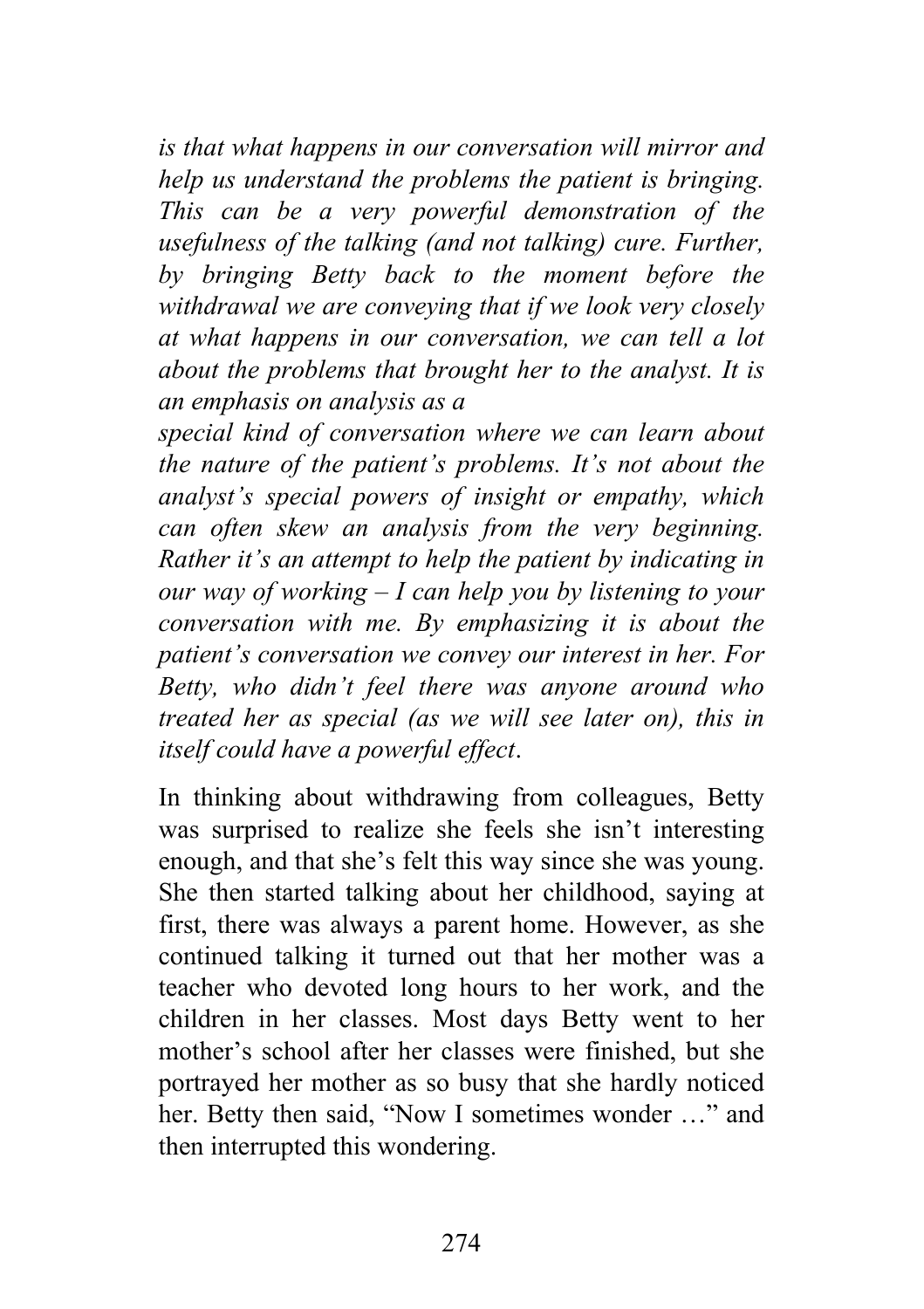*There are many issues one could pick up on in this increasingly rich conversation. What I would pick up on is when Betty starts an internal conversation, and then has to stop it. That is when she starts to wonder about this after-school arrangement, and then interrupts herself. At this moment we see a conflict in action about a thought or feeling that stops the conversation. It is at this moment we have the best chance to help the patient see that, in their mind, they suddenly turned away from an idea because there was something disturbing about it. It is a window into many issues the patient has raised. She seems to be on the verge of asking some question about why her mother took a greater interest in these other children, and how this relates to her never feeling interesting, but then stops herself. It raises questions as to whether the traumatic nature of what her husband did with this other woman was a repetition of the cumulative trauma from childhood of not being found interesting enough. All of these considerations seem plausible, but we find a window into these issues primarily via her interrupted chain of thoughts. That is, until we can help the patient understand the interruption of wondering, wondering isn't possible*.

*The secondary, but equally important issue of technique, is that via the method I'm describing the focus is on the patient's mind. We are conveying our interest in what is happening for the patient in the interrupted conversation, i.e., the moment when Betty began to wonder and then had to withdraw. In this way we don't repeat the trauma of primarily talking about what we find interesting in what Betty tells us. If we were to suggest to Betty that "maybe her mother's interest in*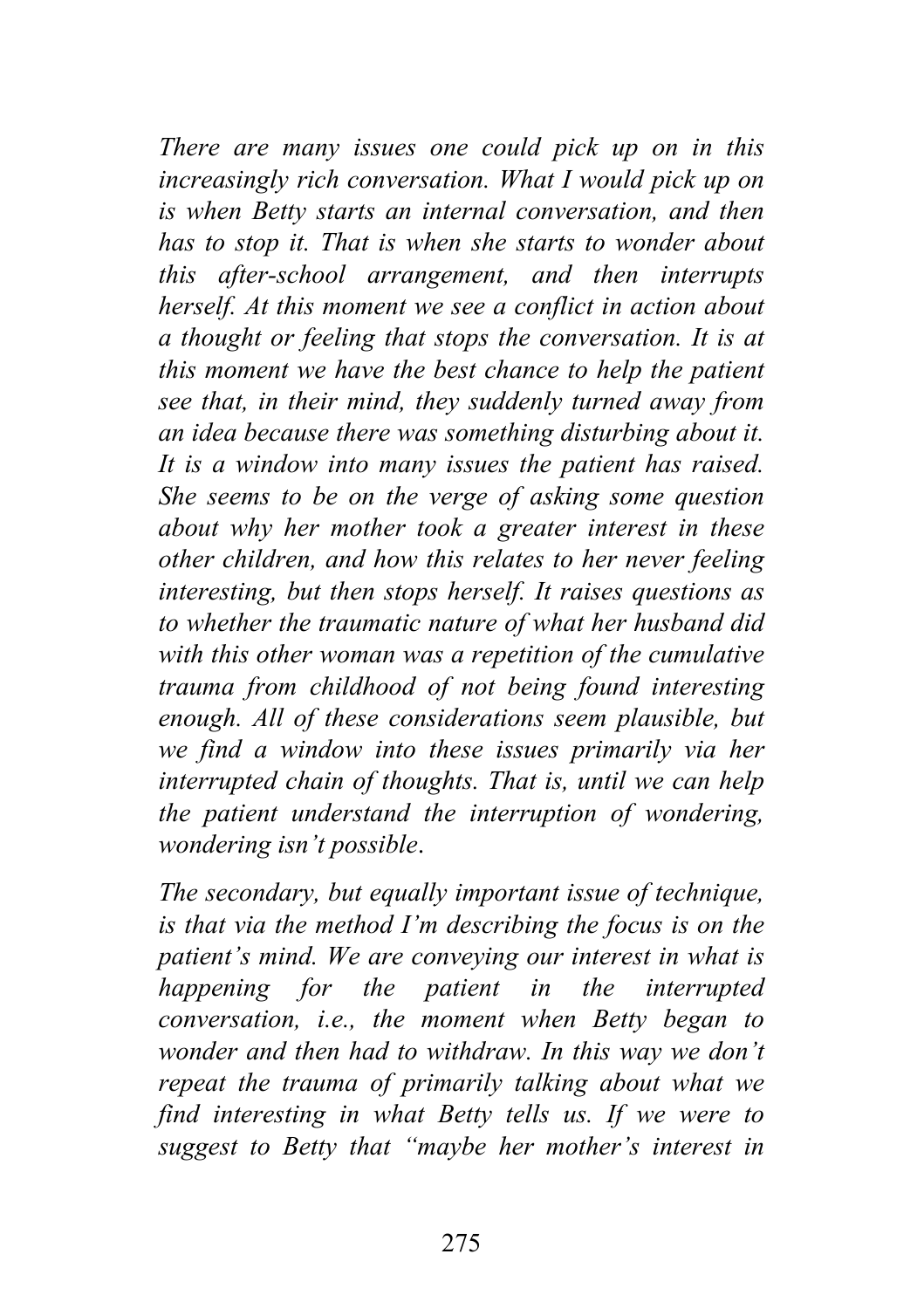*teaching these other children made her feel less interesting," we would ignore something very basic to Betty, her tendency to withdraw what she's interested in … a primary symptom*.

While recounting her story, Betty began to cry. She noted again how surprised she was by all this coming out, and then dismissed her concerns as "stupid."

*Again we see her defending against the possibility that her story may not be interesting to the analyst*.

The analyst then suggests that maybe Betty wondered if she wasn't interesting enough for her mother to be with her.

*This raises an interesting question about empathy. Often we feel we are being empathic when we help our patients understand how certain parenting caused them to feel a particular way. Many times this is true. However, we rarely consider that appreciating and exploring the patient's wishes to not know is being empathic. However, I would say it is exactly the opposite. Helping a patient understand why she feels a particular way when she's still debating whether she wants to know about it might not be experienced as empathic*.

I have tried to highlight in this vignette a method of introducing patients to the psychoanalytic method by exploring the *interruptions of the conversations* that go on in in Betty's mind. It is exactly where these interior conversations are interrupted that we see a defense against something threatening, that inevitably leads a patient to repeated acting out. My method is a particular way of working where I hope to intrigue a prospective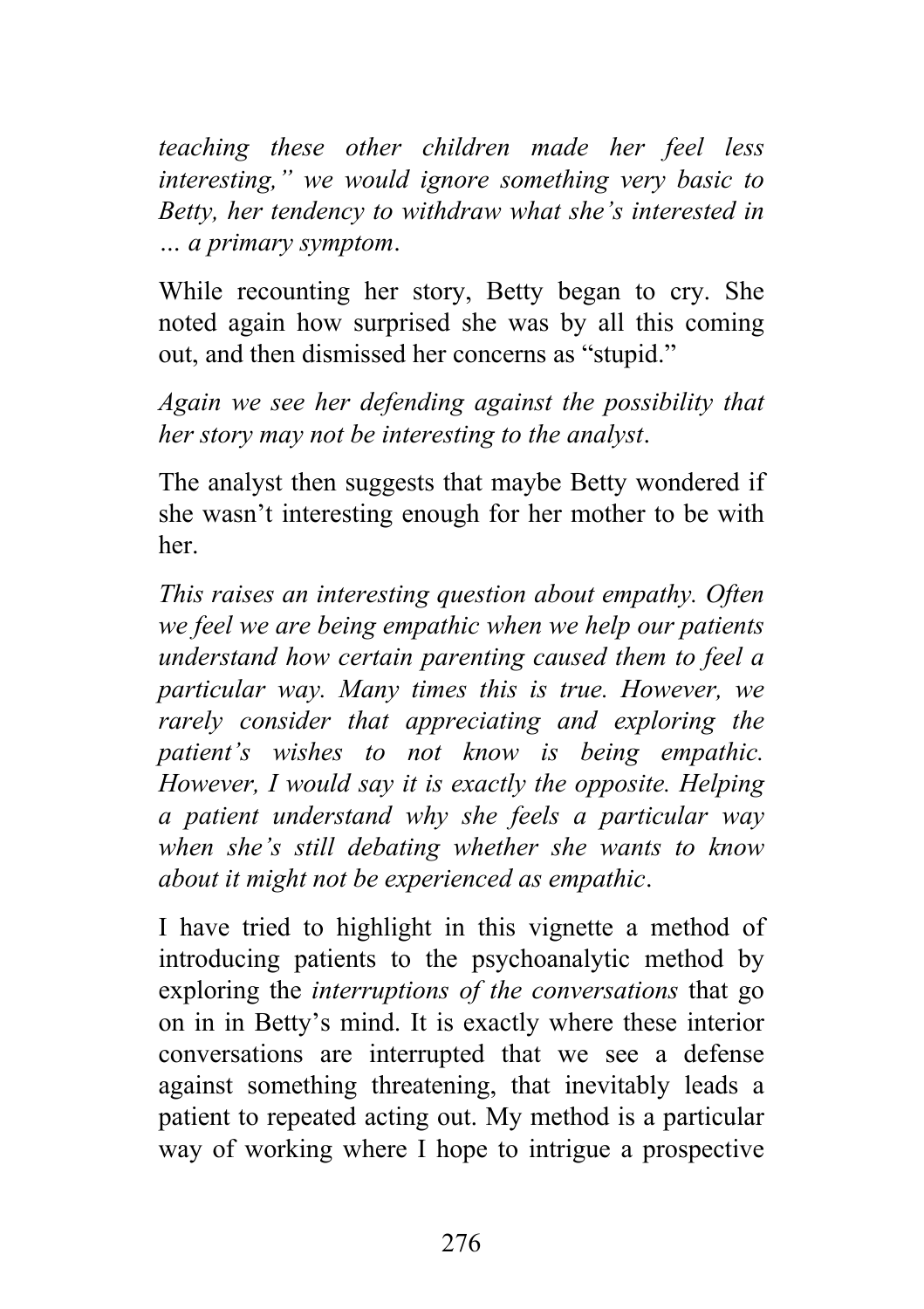patient with what is going on in her mind, rather than giving answers to question, or feel I have to be a particular way.

I once used the metaphor of "telling stories" to capture the analytic work. I suggested that the capacity of patients to tell and own their stories is central to their developing a sense of well being from analysis. I think patients come to us because they are inhibited from living out their own stories. They live out somebody else's story instead, or they are afraid to see the story they're living, or they cannot bear the consequences of the story they've constructed. They feel the pain of an unlived life, and they want to know whose life they've been leading and how they can learn to lead their own. It is the fostering of this view that I hope to further with my method.

Of course, not every prospective analytic patient is like Betty, ready for a conversation. Some are so overwhelmed by external circumstances they can't talk about anything else. Some can't talk about anything. With each type of patient we might sometimes need to ask lots of questions or keep silent. Figuring out what type of conversation each of these different types of patient can tolerate is difficult, but necessary. In fact it is important to remember that Betty told the analyst a lot in this first interview, much of which was surprising to her, and that indeed she became an analytic patient.

As I noted earlier, we have sometimes tended to focus on *the analyst's way of being to create safety, sometimes to the exclusion of the analyst's ways of analyzing*. In this chapter I've tried to bring forth some methods of